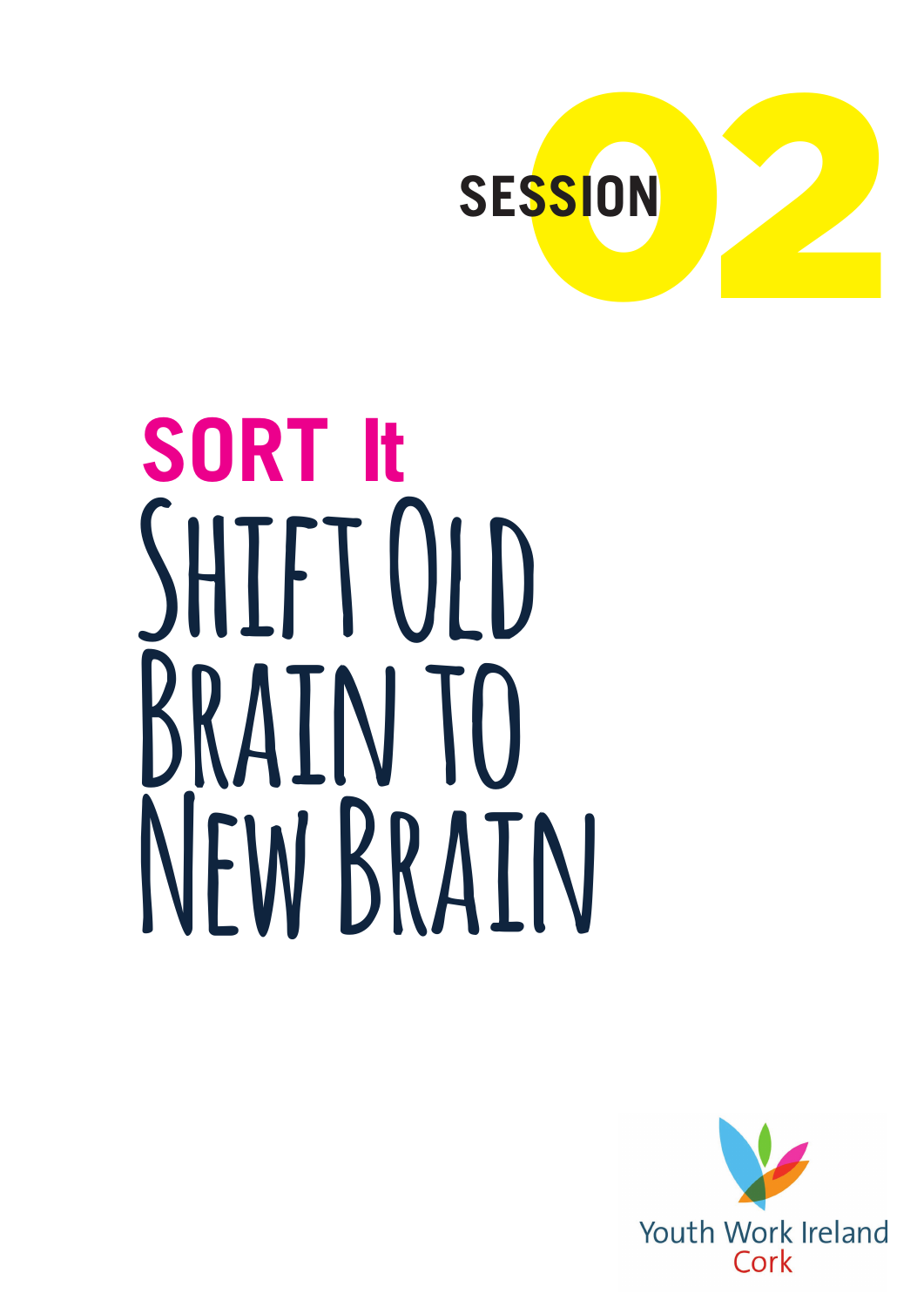

## **Shift Old Brain to New Brain**

Please ensure you have:

- w At least **three days before** the class Read 'Appendix 1: Using the Dragon Racing Game', this will ensure you have thought about the use of this game and the technology required
- $\triangleright$  Trialled the dragon racing game app with the specific tablet/phone and other equipment you intend to use on the day to ensure you can confidently instruct young people how to use it
- $\triangleright$  Ensure that you have internet connection or access to the app off-line

## **LEARNING OBJECTIVES**

By the end of this session participants will:

- $\triangleright$  Understand the role of old brain/new brain (fight or flight) on learning and behaviours
- $\triangleright$  Learn skills to support them to move from old brain to new brain when they are under stress



| <b>Section</b>                                          | Time |
|---------------------------------------------------------|------|
| Trickle In                                              | 10   |
| Welcome                                                 | 5    |
| 1. Fight or flight                                      | 10   |
| 2. Triggers                                             | 20   |
| 3. Techniques for moving from<br>old brain to new brain | 15   |
| 4. Dragon Racing                                        | 30   |
| lose                                                    |      |

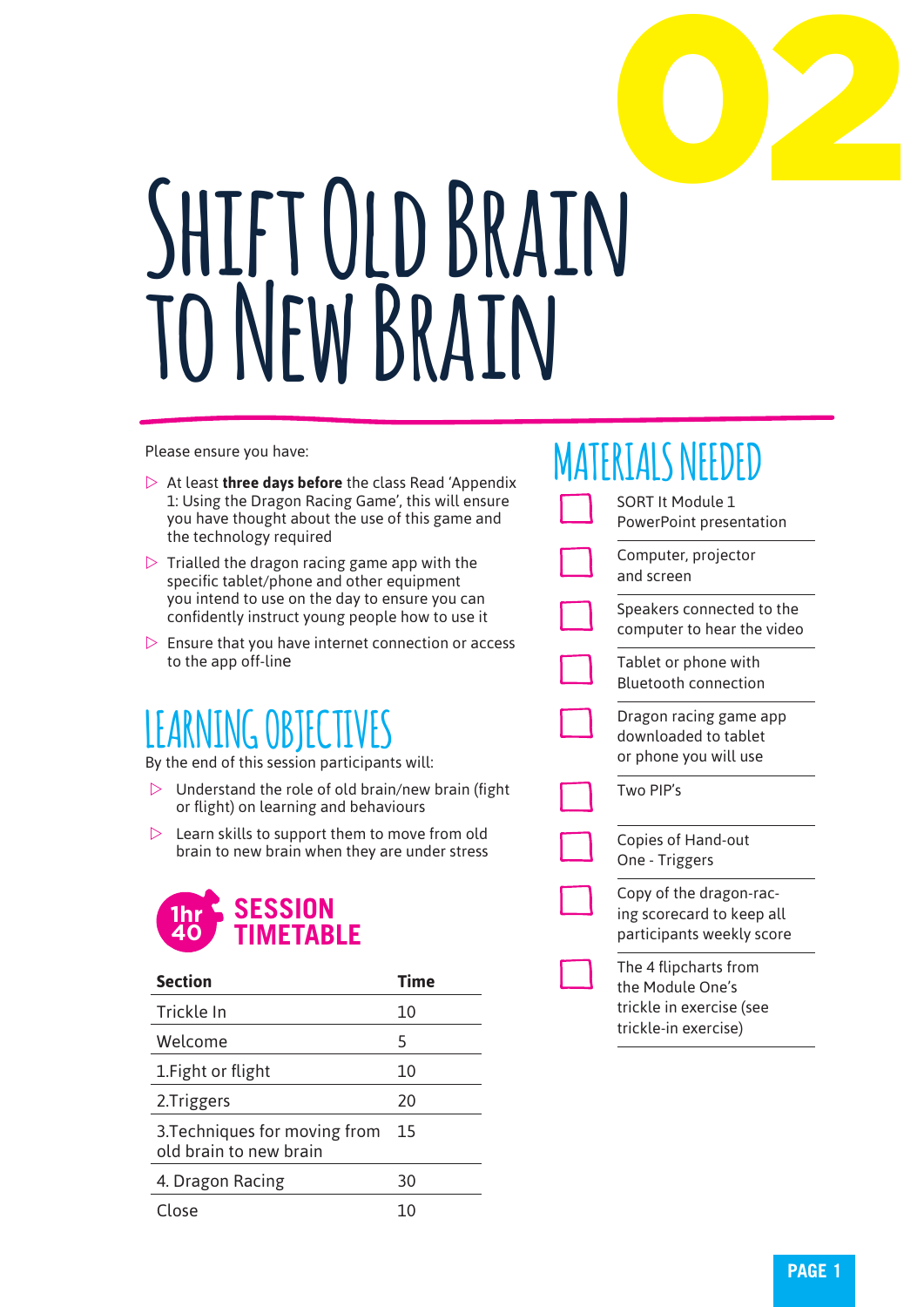



Last week's Take the Lesson was*: Keep an eye on the different things they learn in different places over the week, and report back next week on one new thing that they learn. Anything at all. It can be at home, it can be on a course, or with mates*

- $\triangleright$  As participants arrive, remind them of the 'Take the Lesson' from last week there are key questions written up on the slide
- $\triangleright$  Have four flipcharts up on a wall with the following headings
	- $\rightarrow$  I learn and solve problems by watching videos
	- $\rightarrow$  I learn and solve problems by talking to other people
	- $\rightarrow$  I learn and solve problems by reading articles
	- $\rightarrow$  I learn and solve problems by writing, doodling or drawing
- $\triangleright$  Ask participants to talk to you/others about something they learned this week, and to use a sticky to indicate how they learned it from the four options on the flipcharts – they can just put a sticky on the poster with the technique they used
- $\triangleright$  Discuss as young people are arriving any patterns emerging





#### **AIM Participants are calm and ready to engage**

#### **INSTRUCTIONS**

#### **MINDFUL MINUTE**

- $\triangleright$  Welcome the participants and remind them that at the beginning of each session we will do a 'mindful minute' which is a brief exercise that helps us to focus, become calm and ready to engage
- $\triangleright$  Explain that today we will practice a breathing exercise for one minute called 'square breathing'
- $\triangleright$  Explain that focussing on deep breathing has many benefits; it can help us relax and concentrate, and if we are anxious it is very helpful in reducing feelings of anxiety.
- $\triangleright$  Explain that during this exercise, participants should try to breathe deeply this means breathing right down into the rib cage so it expands out when you breathe – you can feel this is working if you place your hand on the top of your stomach and it moves in and out when you breathe.
- $\triangleright$  Point to the slide and explain that we will try 'square breathing' this means breathing in counting to four, holding counting to four, breathing out counting to four, and holding counting to four, and repeating this a few times.
- $\triangleright$  Talk the participants through the round:
	- $\rightarrow$  Inhale, 2, 3, 4
	- $\rightarrow$  Hold, 2, 3, 4
	- $\rightarrow$  Exhale 2, 3, 4
	- $\rightarrow$  Hold 2, 3, 4
- $\triangleright$  After a minute of this, ring the bell/mindfulness app, thank the participants and tell them we'll get started with the session.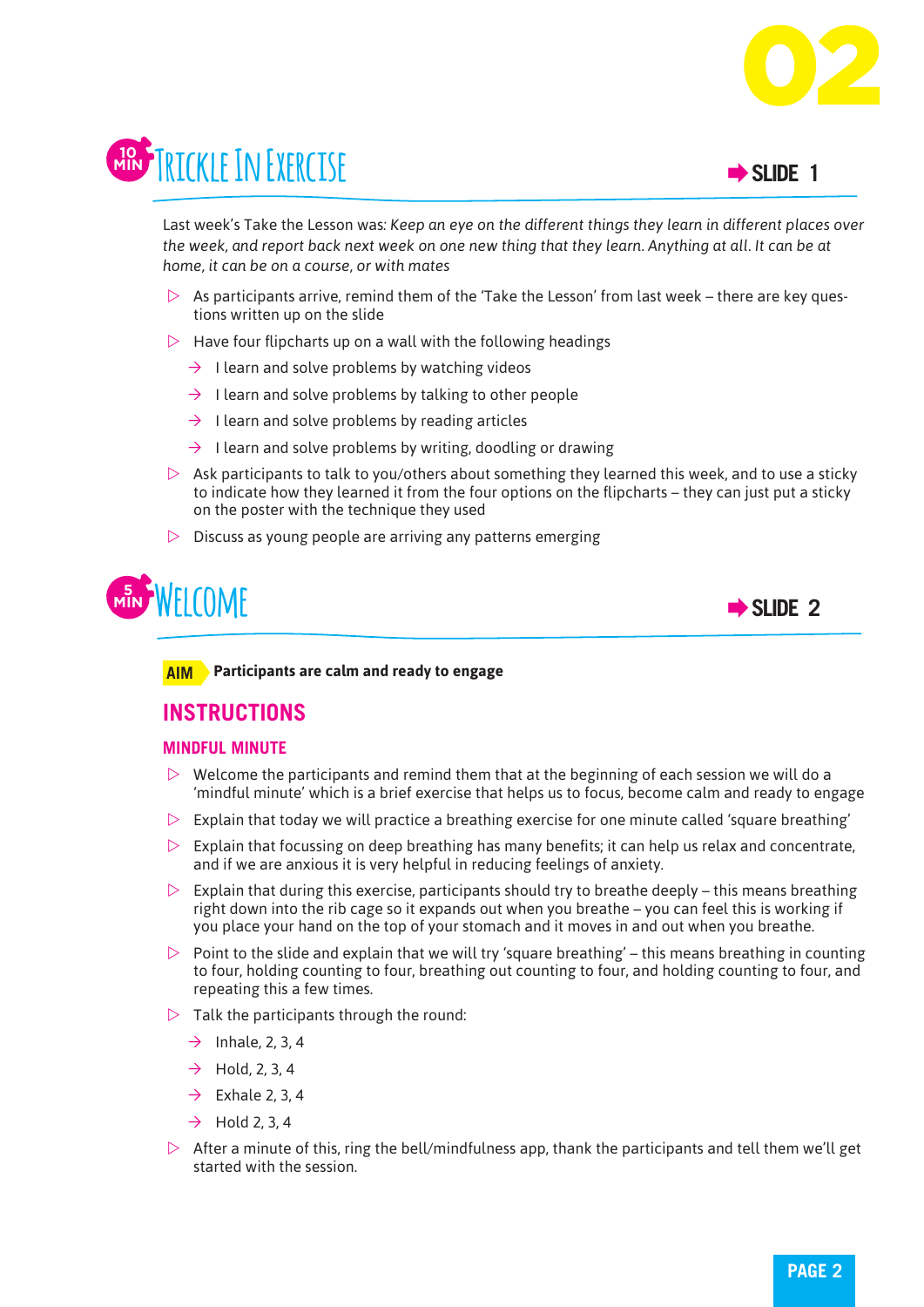

#### **SESSION OVERVIEW**

Explain that in this session, we will:

- $\triangleright$  Watch a video about fight or flight, learn about stress, and ways to manage it
- $\triangleright$  Practice some of these 'de-stressing' techniques using a dragon-racing video game

## **100 • FIGHT OR FLIGHT**



#### **AIM Participants learn about the fight or flight response**

#### **OVERVIEW**

There is one part to this exercise:

**a)** Fight or flight video and discussion

#### **1B) FIGHT OR FLIGHT INSTRUCTIONS**

- **a)** Watch the fight or flight video (Slide 5)
- **b)** Have a discussion addressing the following points (Slide 6)

| <b>Group Question</b>                                                                                                                            | <b>Discussion Points to Include</b>                                                                                                                                                                                                                                                                                                                                                                                                            |  |  |  |  |  |
|--------------------------------------------------------------------------------------------------------------------------------------------------|------------------------------------------------------------------------------------------------------------------------------------------------------------------------------------------------------------------------------------------------------------------------------------------------------------------------------------------------------------------------------------------------------------------------------------------------|--|--|--|--|--|
| So what is the<br>fight or flight<br>response?                                                                                                   | Clarify, it is a function of our old brain, was very helpful to us in primitive<br>times when we were regularly encountering life-threatening situations<br>(like encountering a tiger!), but not so useful in the face of everyday diffi-<br>culties that might arise in work or in school.<br>The video said that the 'fight or flight' happens before we have even had<br>time to think, and this can save our lives in the face of danger. |  |  |  |  |  |
|                                                                                                                                                  |                                                                                                                                                                                                                                                                                                                                                                                                                                                |  |  |  |  |  |
| What types of<br>situations in our<br>modern lives<br>might 'fight or<br>flight' be useful?                                                      | Examples from the modern world include if we are attacked, or if a car<br>approaches suddenly etc. Discuss the fact that our 'old brain', also known<br>as our primitive brain, thinks that all problems are tigers. So, our old Brian<br>will respond to something that threatens our sense of calm or happiness,<br>such as an exam or a peer being rude to us, as if this where a tiger - and<br>this is not always helpful.                |  |  |  |  |  |
| Is fight or flight<br>relevant for more<br>usual day-to-day<br>problems like<br>dealing with a<br>job interview<br>or a difficulty in<br>school? | No, it's not and in fact, it can have a negative effect the video showed<br>that the blood leaves our brain and goes to our muscles. When we don't<br>have to run or fight, we don't need the blood in our muscles, we need it in<br>our brain, to help us problem solve. Show the 'old brain new brain' image<br>on the powerpoint.                                                                                                           |  |  |  |  |  |
|                                                                                                                                                  | Clarify that, thankfully, our new brain can see that there are other ways<br>to deal with threats other than fighting or fleeing. Our old brain works<br>automatically and is very fast. Our new brain is slower, but it is also clearer<br>at thinking and can step in and help us to make a better plan to deal with<br>a problem than fighting or fleeing.                                                                                  |  |  |  |  |  |
|                                                                                                                                                  | When we become stressed, our old brain takes over. To ensure we are<br>making the best decisions in stressful situations we have to get the blood<br>flow back to our brain, away from our muscles. We have to do some work<br>when fight or flight happens, to let our new brain be in charge.                                                                                                                                                |  |  |  |  |  |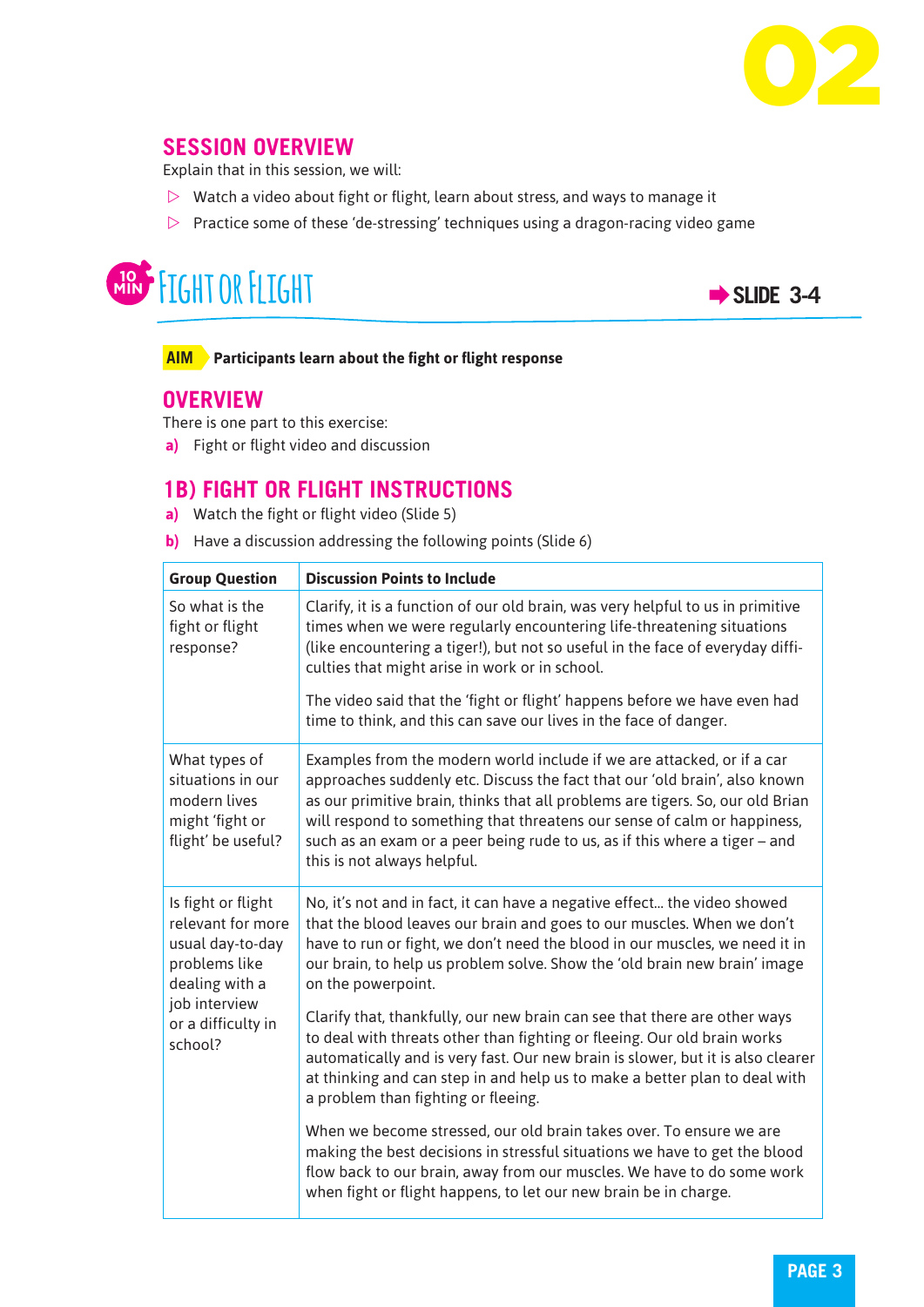



**AIM Participants understand what 'triggers' are in relation to stress responses** 

#### **OVERVIEW**

This session consists of two parts:

- **a)** A group discussion on a story to learn about triggers
- **b)** A brief teach on triggers
- **c)** A group discussion on another story
- **d)** A personal exercise reflecting on triggers

#### **TRIGGER GROUP DISCUSSION (10)**

#### **Read this story aloud to the group and discuss:**

*Joey was working in a shop and heard a group of other co-worker lads laughing. Joey became furious and turned around and started shouting at them. He got in a fight with one of the lads, and felt furious and upset going home from work.*

| <b>Group Question</b>                                                                                                                       | <b>Points to Include in Discussion</b>                                                                                                                |
|---------------------------------------------------------------------------------------------------------------------------------------------|-------------------------------------------------------------------------------------------------------------------------------------------------------|
| What did Joey think when he heard the<br>group laughing?                                                                                    | Most likely he thought that the group of lads were<br>laughing at him, making fun of him and being<br>disrespectful about him.                        |
| What do you think happened to Joey,<br>physically and mentally, when he heard the<br>laughter?                                              | He had negative thoughts.<br>His pulse increased.<br>His heart rate increased.                                                                        |
| Do you think Joey was in his old brain or his<br>new brain when he started shouting?                                                        | He was probably in his old brain because he had<br>a stress reaction to the laughter which means the<br>blood ran to his muscles away from his brain. |
| What other explanation, apart from<br>laughing at Joey, do you think there is for<br>the group laughing?                                    | Maybe the group were laughing about something<br>else and it was just coincidence that Joey was<br>nearby.                                            |
| If Joey had considered one of these other<br>explanations, would he have thought<br>differently? Would he have behaved<br>differently? How? | Maybe not at first but if he had paused, taken a<br>breath and thought about it maybe he wouldn't<br>have started shouting or getting in a fight.     |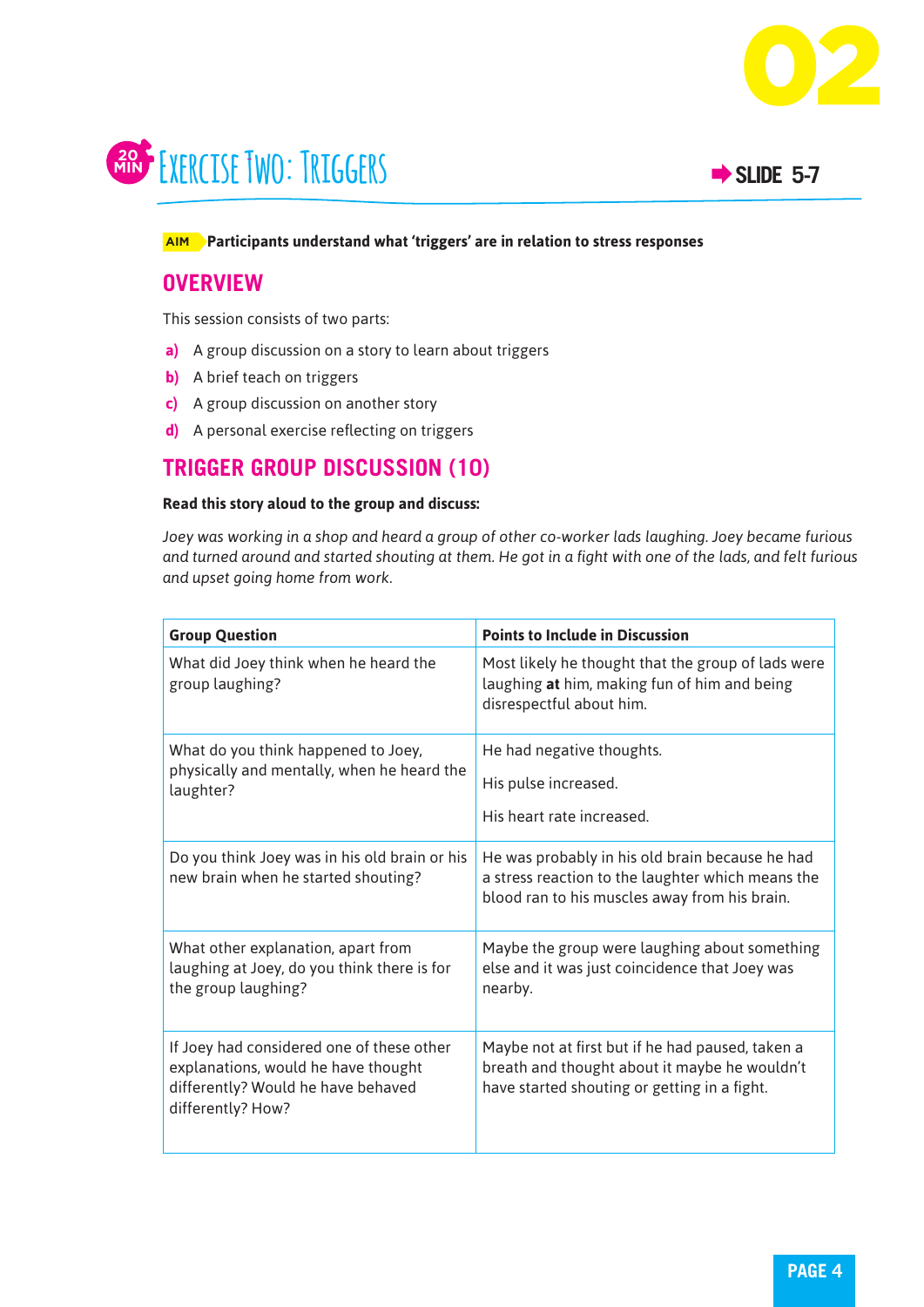#### **BRIEF TEACH ON TRIGGERS**

In this situation, the group of lads laughing was a 'trigger' for Joey. A trigger is something that sets us off thinking negatively, the way a trigger sets off a gun. A trigger can be something external to us like an event or a situation, or it can be something internal like a thought or feeling. The important things to communicate are:

- $\triangleright$  Triggers are unique to each of us; what might set one person off feeling bad or stressed might not set another person off.
- $\triangleright$  Triggers cause us to have negative thoughts about ourselves or situations around us. These thoughts often aren't true, or might be only a bit true
- $\triangleright$  These automatic thoughts, if we don't slow down and get into new brain, cause us to react in a way that may not be best for us at the time, i.e. we are responding like it's a trigger

#### **REVIEW OF TRIGGERS DISCUSSION EXAMPLE 11**

#### **Read this story aloud to the group and identify:**

- $\triangleright$  Lucy's triggers (being asked not to talk, being embarrassed)
- $\triangleright$  What automatic thoughts or untrue thoughts Lucy might have had (e.g. the tutor doesn't like me, the tutor is being unreasonable, the rest of the class are laughing at me)

*Lucy is in class, and asks one of her classmates a question. The tutor asks her to stop talking in class and Lucy starts talking back to the tutor angrily, saying that she's a dictator and nobody likes her. The tutor tells Lucy to leave the classroom and Lucy leaves, angry and embarrassed.*

#### **EXERCISE: IDENTIFY YOUR OWN TRIGGERS → SLIDE 10**

#### **Please note that this exercise may bring up difficult things for participants. Try to check in with anyone who seems like they may be having a difficult time**

- $\triangleright$  Ask participants to think about what they do every day... being at home, being in class, if they do any sports or any other hobbies, hanging around with friends
- $\triangleright$  Ask them to think of the types of situations in the different parts of their lives that might be triggers for negative thoughts and behaviour
- $\triangleright$  Each young person should spend some time trying to identify the 'triggers' that can set them off into having automatic negative thoughts.
- $\triangleright$  Use Handout Two to see if they recognise any of the situations listed as triggers for them, or to write out any new ones
- $\triangleright$  Let participants know that they DO NOT HAVE to share what they put down, it is just for themselves to consider
- $\triangleright$  They should write yes or no for each one... writing something in each line
- $\triangleright$  Once they have identified their triggers, if they wish they can discuss in pairs one trigger they have, why they have it, and what they feel or what happens when that trigger happens

![](_page_5_Picture_20.jpeg)

![](_page_5_Picture_21.jpeg)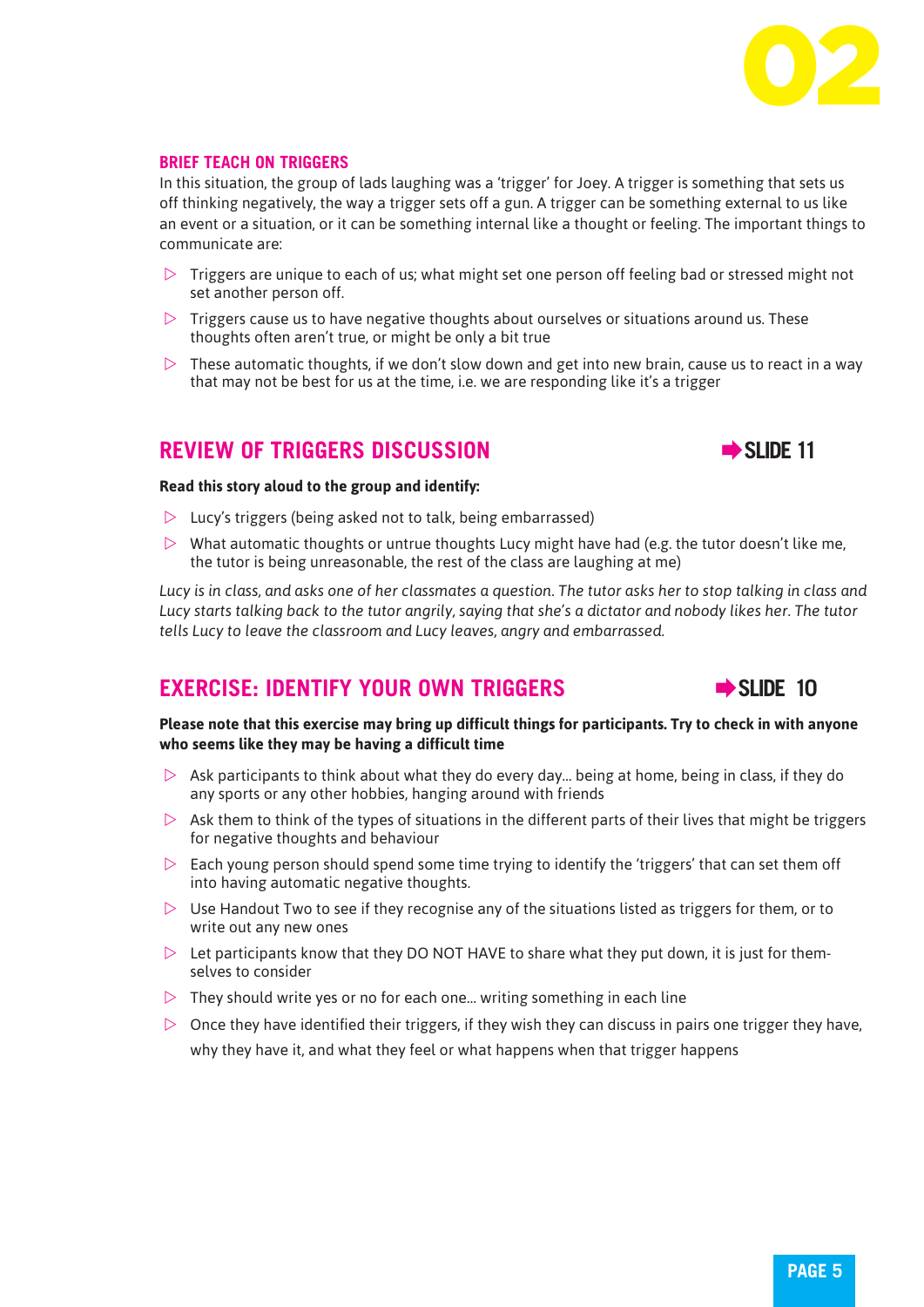![](_page_6_Picture_0.jpeg)

## **15 MIN Exercise Three:**  TECHNIQUES TO SHIFT FROM OLD BRAIN TO NEW BRAIN → SLIDE 8-9

**AIM Participants understand that when we need to move from old brain to new brain, there are exercises we can do including deep breathing, focussing on certain sensory experiences and being grateful, that can help us to move from a stressful place, to a more clear-thinking place**

#### **OVERVIEW**

This exercise consists of two parts:

- **a)** Discussion on stress and anchors
- **b)** Practicing two of the exercises

#### **STRESS DISCUSSION**

| <b>Group Question</b>                                                                                                                                             | <b>Discussion Points to Include</b>                                                                                                                                                                                                                                                                                            |  |  |  |  |
|-------------------------------------------------------------------------------------------------------------------------------------------------------------------|--------------------------------------------------------------------------------------------------------------------------------------------------------------------------------------------------------------------------------------------------------------------------------------------------------------------------------|--|--|--|--|
| What is happening when<br>we are stressed out or<br>worrying about general<br>things in our life?                                                                 | The video showed that when we are in old brain, our brain<br>and body are acting like there is a serious immediate threat,<br>and if there isn't an immediate threat this means we are a bit<br>detached from reality, from what is going on around us at that<br>moment.                                                      |  |  |  |  |
|                                                                                                                                                                   | We may get into 'old brain' when there is no immediate threat<br>but we experience a stressful situation at home, in school or<br>elsewhere.                                                                                                                                                                                   |  |  |  |  |
| Are we in reality, or in an<br>imaginary place?                                                                                                                   | When we are in old brain, or our minds are elsewhere, it is<br>harder to concentrate and do things well, like play the drag-<br>on-racing game or solving difficulties or problems that are in<br>front of us.                                                                                                                 |  |  |  |  |
| What can help us in this<br>situation? What are some<br>of the things that can help<br>us focus in the here and<br>now?                                           | What can help us in this situation is to identify 'anchors' an<br>anchor is a thing that you can focus on that brings you back<br>to the present, and is generally something you can see, hear,<br>taste, smell or feel with your skin or body. These are the things<br>that can help us to shift from old brain to new brain. |  |  |  |  |
| What are some of the<br>things that can bring us out<br>of the 'imaginary' space of<br>future situations or past<br>situations to be in the<br>present right now? | What can also help is focussing on things that are positive and<br>that we are grateful for, so that we don't become stuck on<br>stressful negative things.                                                                                                                                                                    |  |  |  |  |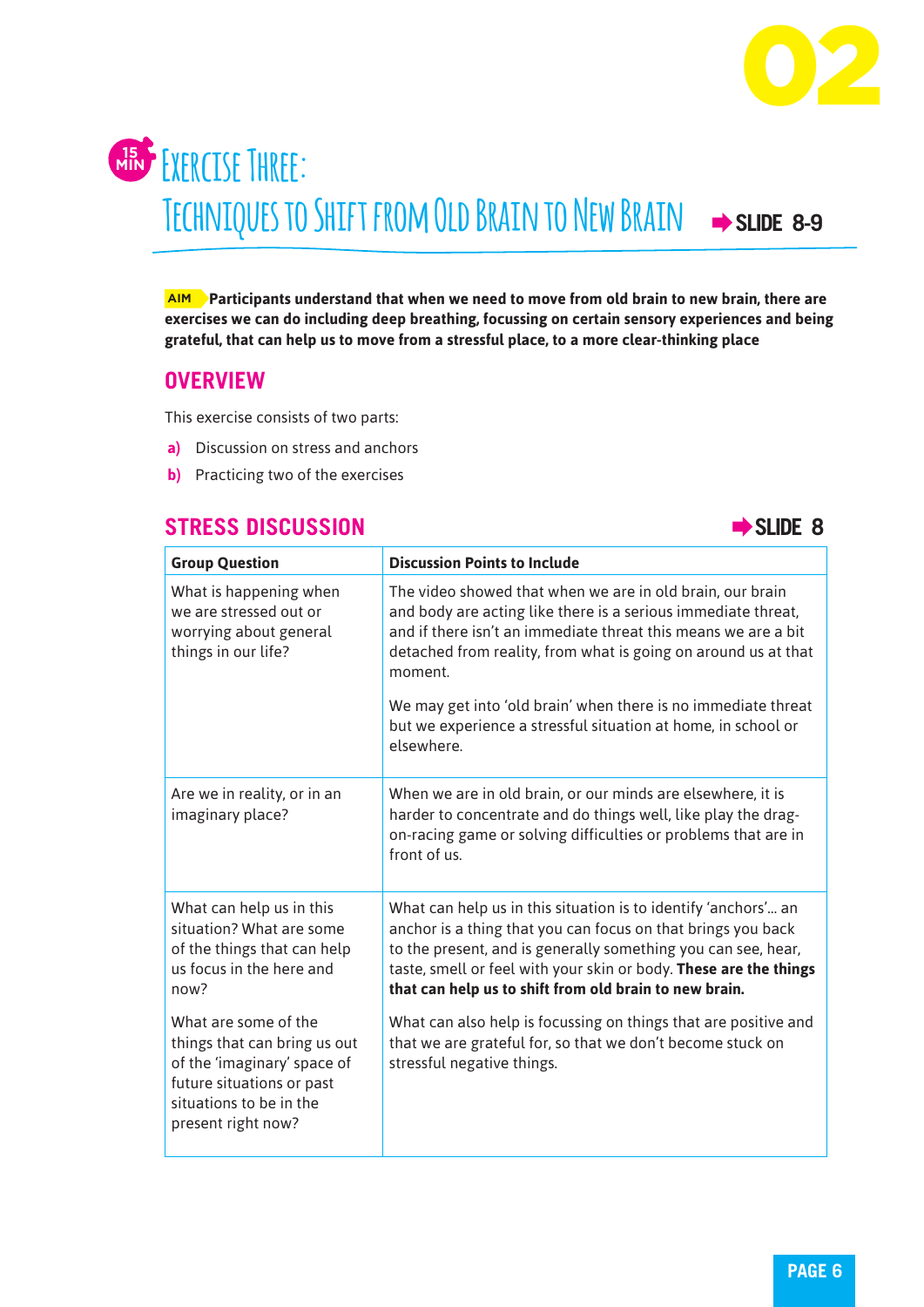![](_page_7_Picture_0.jpeg)

#### **INSTRUCTIONS**

- **a)** Remind participants that when we are in 'old brain' we are in fight or flight, and this can be a barrier to us solving problems
- **b)** Remind participants that in 'old brain' we can have negative automatic thoughts that make us react in a way that isn't the best for us, like Joey and Lucy did
- **c)** Remind participants of the square-breathing exercise we did earlier and name this as one of the techniques we can use in a high-stress situation
- **d)** Explain that we are going to look at two other exercises that can help bring us from old brain to new brain; gratitude and anchoring
- **e)** Explain to participants that they are going to have a go at a dragon racing game where they will have to learn to be relaxed, and that the best way to win the game is to be in your new brain, be relaxed and grounded

#### **1. GRATITUDE**

Write down, name or think of three things you are grateful for at the moment. This could be:

- $\triangleright$  People
- $\triangleright$  Things
- $\triangleright$  Situations
- $\triangleright$  Memories

#### **2. ANCHORING → SLIDE 9**

- **a**) In pairs or as a group, participants should come up with a list for each of the five senses on the slide of what they can sense right now. Talk them through each one, with some guiding questions for their discussion:
	- $\rightarrow$  What can you see, inside the room, through a window etc.? Can you see anything if you close your eyes (yes, there is patterns of light)?
	- $\rightarrow$  What can you hear? Where are the sounds coming from? Inside the room or out?
	- $\rightarrow$  Can you smell anything in the room now or from yourself?
	- $\rightarrow$  Can you taste anything, maybe something you ate earlier?
	- $\rightarrow$  Feel what can you feel, on your skin? Where is your weight resting? Can you feel anything with your feet?
- **b**) Have a brief discussion on how focussing on our senses can help to bring us into the here and now, and how this is a very important tool to help us shift from old brain to new brain and move from stress to being present and able to deal with stuff in the here and now.

## **35 MIN Exercise Four: Dragon Racing**

**AIM To practice applying techniques for grounding and mindfulness to help them do well in the dragon racing game.**

#### **DEMONSTRATION INSTRUCTIONS**

- **a)** Explain to participants that this is a game where:
	- $\rightarrow$  You are racing your dragon against one other player or team
	- $\rightarrow$  The winner is the person or team that can get their heart and stress rate to slow down the most
	- $\rightarrow$  This is measured using the PIP, each player will have one to use when they are having a go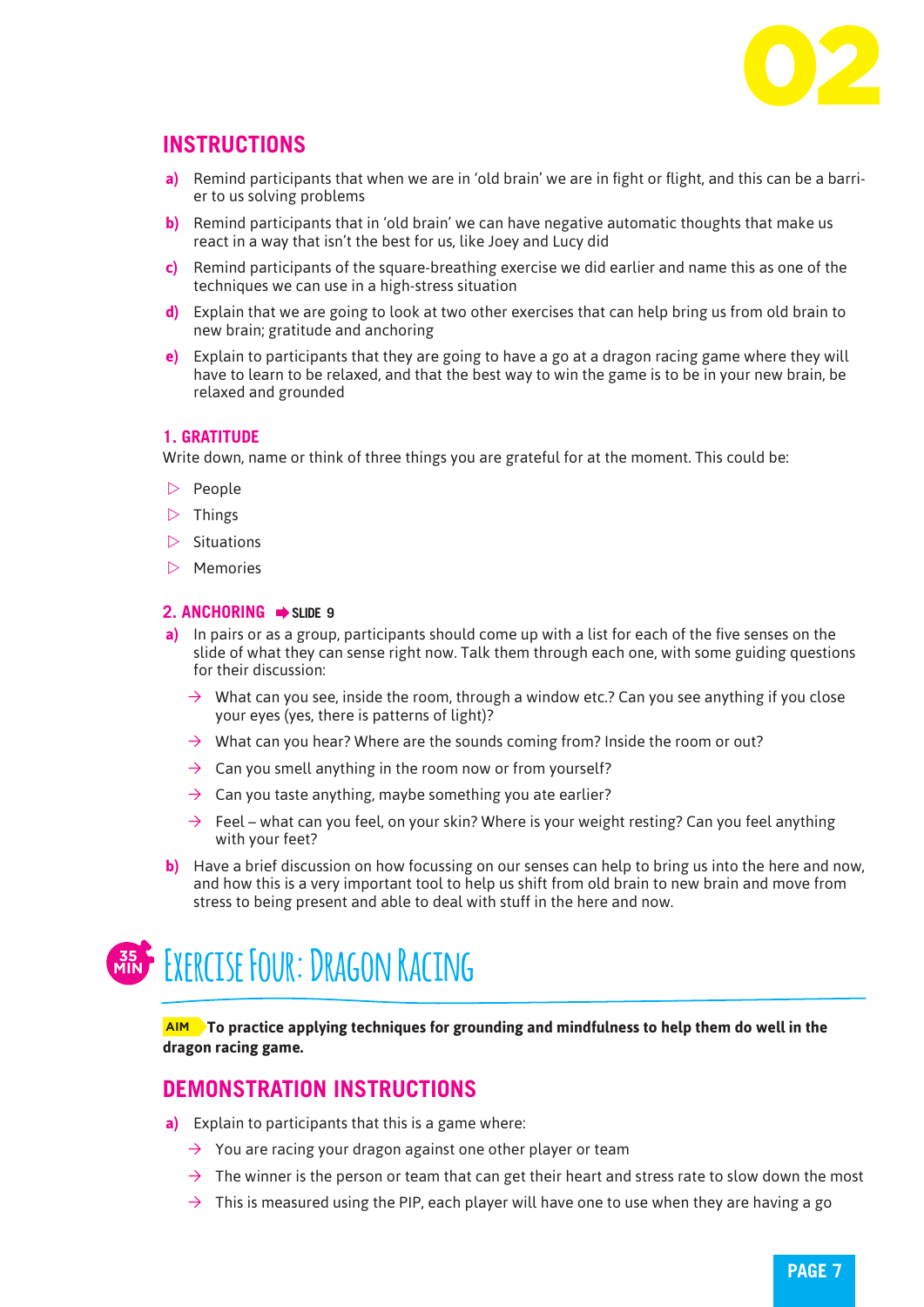![](_page_8_Picture_0.jpeg)

- **b)** Ask one participant to play against you explain that this is not a competition, but an opportunity to show everyone how the game works
- **c)** Show participants the dashboard after the game, highlighting what it is telling us about the players (see the appendix of full instructions for the game below) and discuss

| <b>Group Question</b>                                                              | <b>Discussion Points to Include</b>                                                                                                                                                                                                                                                                                                                                                                                                        |
|------------------------------------------------------------------------------------|--------------------------------------------------------------------------------------------------------------------------------------------------------------------------------------------------------------------------------------------------------------------------------------------------------------------------------------------------------------------------------------------------------------------------------------------|
| What is the<br>meaning of<br>the red events,<br>green events and<br>orange events? | Red events are 'stress' events, which indicate a point where your heart rate<br>or stress increased for a brief moment. We may not even realise they are<br>happening.<br>Green events are when your stress indicators are very low.<br>Orange is when you are steady.                                                                                                                                                                     |
| How do we get<br>more green and<br>orange than red?                                | There are some techniques we can use to minimise the number of red<br>events and speed up our dragons we will look at these for the rest of the<br>session.                                                                                                                                                                                                                                                                                |
| Are we trying to<br>get high scores?                                               | Higher scores or a reduction of red scores is a desirable outcome for par-<br>ticipants. However, the goal is to stay steady, in a constant state of calm,<br>therefore a score that remains consistently in the orange illustrates the<br>most calm and relaxed state that a participant can be. Feedback tips for the<br>tutor to provide useful and positive feedback, no matter what the result, are<br>discussed in exercise 5 below. |
| When can<br>everyone have a<br>go?                                                 | Explain that all participants will have a go of the game in the session.                                                                                                                                                                                                                                                                                                                                                                   |

#### **PRACTICE INSTRUCTIONS**

- **a)** Split the group into two teams and have one team be the 'red' team and one be the 'green' team. These teams will be racing with the dragon of that colour
- **b)** All team members should have a go at the dragon racing game. The facilitator should ensure that each person has an opportunity to race.
- **c)** Before they begin, each team must sit and discuss their strategy for five minutes;
	- **a)** What exercises will they to do to try to stay in new brain, stay calm and win the race?
	- **b)** What will they do while their team mates are racing to stay calm and collected?
	- **c)** How will they support each other when they are racing?
	- **d)** Who will go first, second etc.
- **e)** The facilitator should make a score card to be used each week, and note each players time and score (see appendix)
- **f)** This scorecard can be used to measure changes in individual young people's scores from session to session.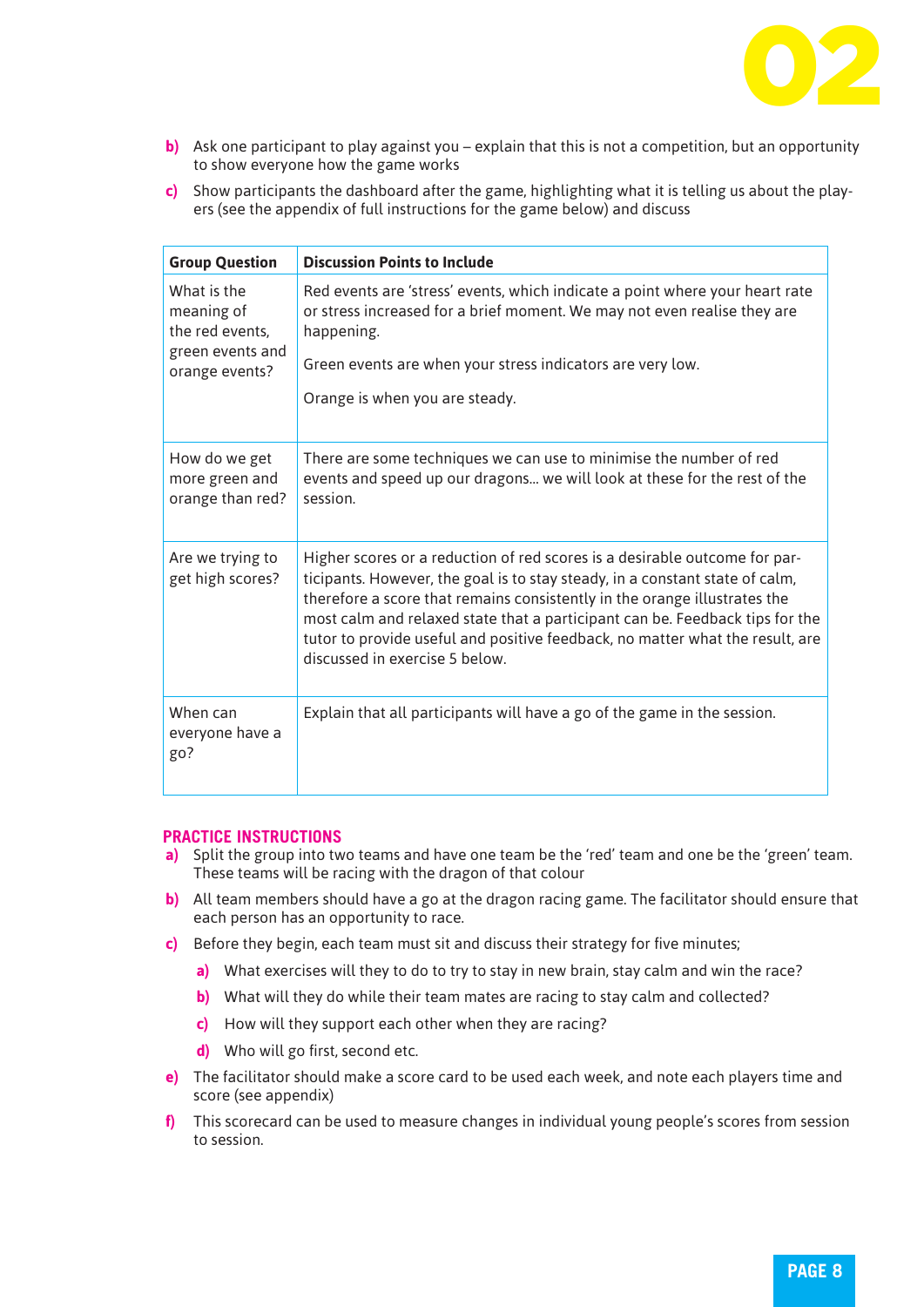![](_page_9_Picture_0.jpeg)

#### **GROUP DISCUSSION**

The tutor should facilitate a strengths-based, solution-focussed discussion, highlighting what was good and what learning is important:

| <b>Group Question</b>                                                                                                         | <b>Points to Include for Discussion</b>                                                                                                                                                                                                                                                            |
|-------------------------------------------------------------------------------------------------------------------------------|----------------------------------------------------------------------------------------------------------------------------------------------------------------------------------------------------------------------------------------------------------------------------------------------------|
| If you had a lot of 'red'<br>events or a low score, what<br>were you thinking about?<br>What was happening?                   | How you were feeling can impact on stress events.<br>You can sometimes feel your heart beating faster.<br>You may have noticed your shoulders or muscles were tense.                                                                                                                               |
| What was going on in the<br>background that may have<br>caused red events?                                                    | Maybe there was noise in the room. Maybe classmates were trying<br>to distract you. Maybe you were focussed on winning and this<br>made you stressed.                                                                                                                                              |
| What do you think is the<br>best? Are high scores<br>automatically the most<br>important thing?                               | Higher scores or a reduction of red scores is a desirable outcome<br>for participants. However, the goal is to stay steady, in a constant<br>state of calm, therefore a score that remains consistently in<br>the orange illustrates the most calm and relaxed state that a<br>participant can be. |
| What can they do in a<br>positive way to improve<br>(framing red scores are a<br>big learning opportunity)                    | Use the grounding exercises and anchoring that we practiced.                                                                                                                                                                                                                                       |
| What have you learned<br>during the course so far<br>that can help you reduce<br>your stress levels when<br>playing the game? | Encourage the young people to come up with ideas or review their<br>learning                                                                                                                                                                                                                       |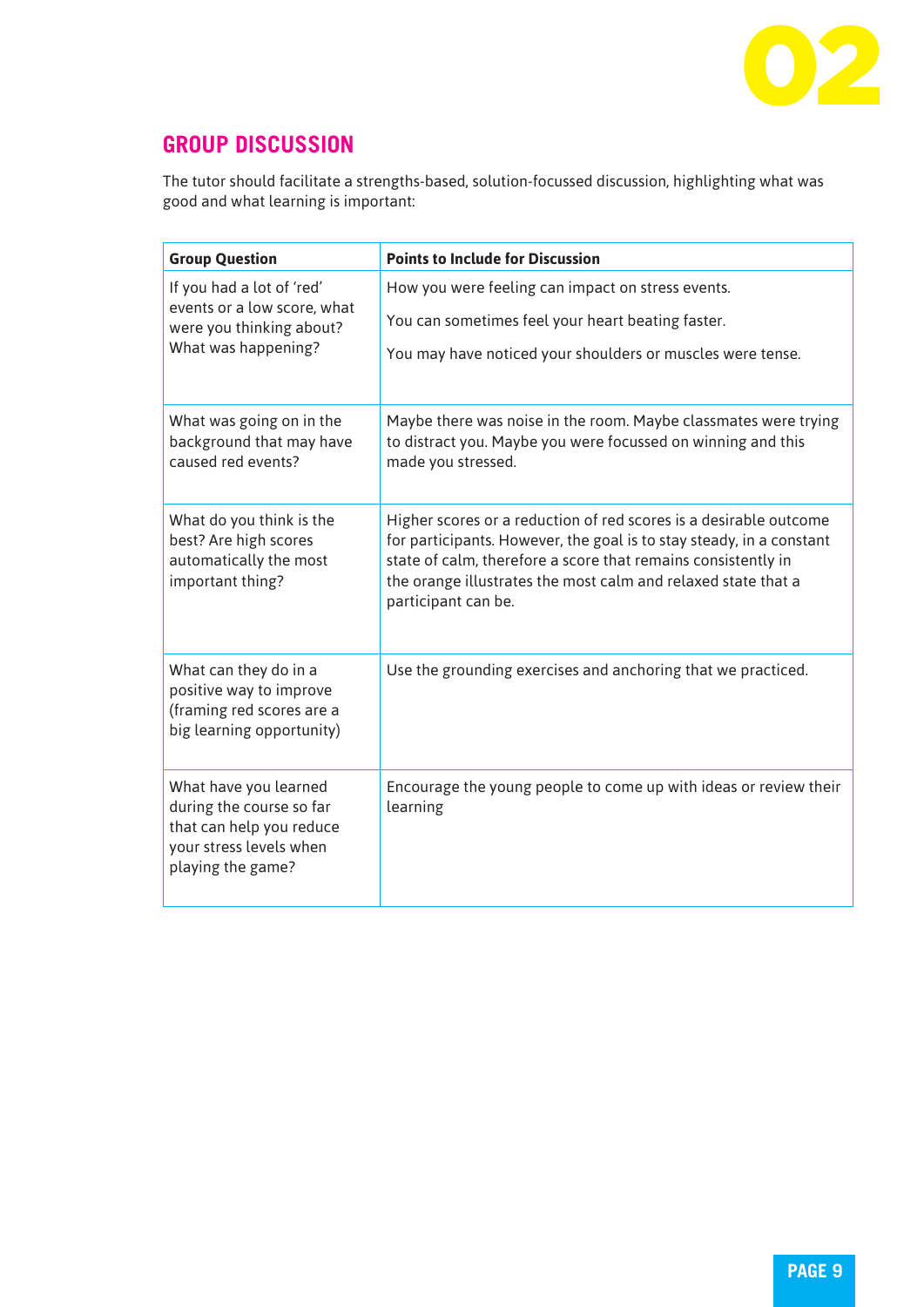![](_page_10_Picture_0.jpeg)

![](_page_10_Picture_1.jpeg)

**AIM To support continued learning/practice of grounding exercises and ensure participants leave the programme calm and focussed.**

#### **INSTRUCTIONS**

**Reflection:** For this week, in turn, in a round, participants can simply say:

 $\rightarrow$  One thing they think they might use again from today

**Take the Lesson:** The task for this week is to:

 $\rightarrow$  Apply one of the grounding exercises (deep breathing, anchoring, gratitude) at a time when they find themselves stressed

#### **Grounding:**

- $\rightarrow$  Remind the group that at the end of every session we take just a few seconds to ground ourselves and focus ourselves
- $\rightarrow$  Ring the bell/mindfulness app
- $\rightarrow$  Ask participants to look at their feet and feel them on the ground, feel their hands and feet.
- $\rightarrow$  Thank the participants and wish them well until next week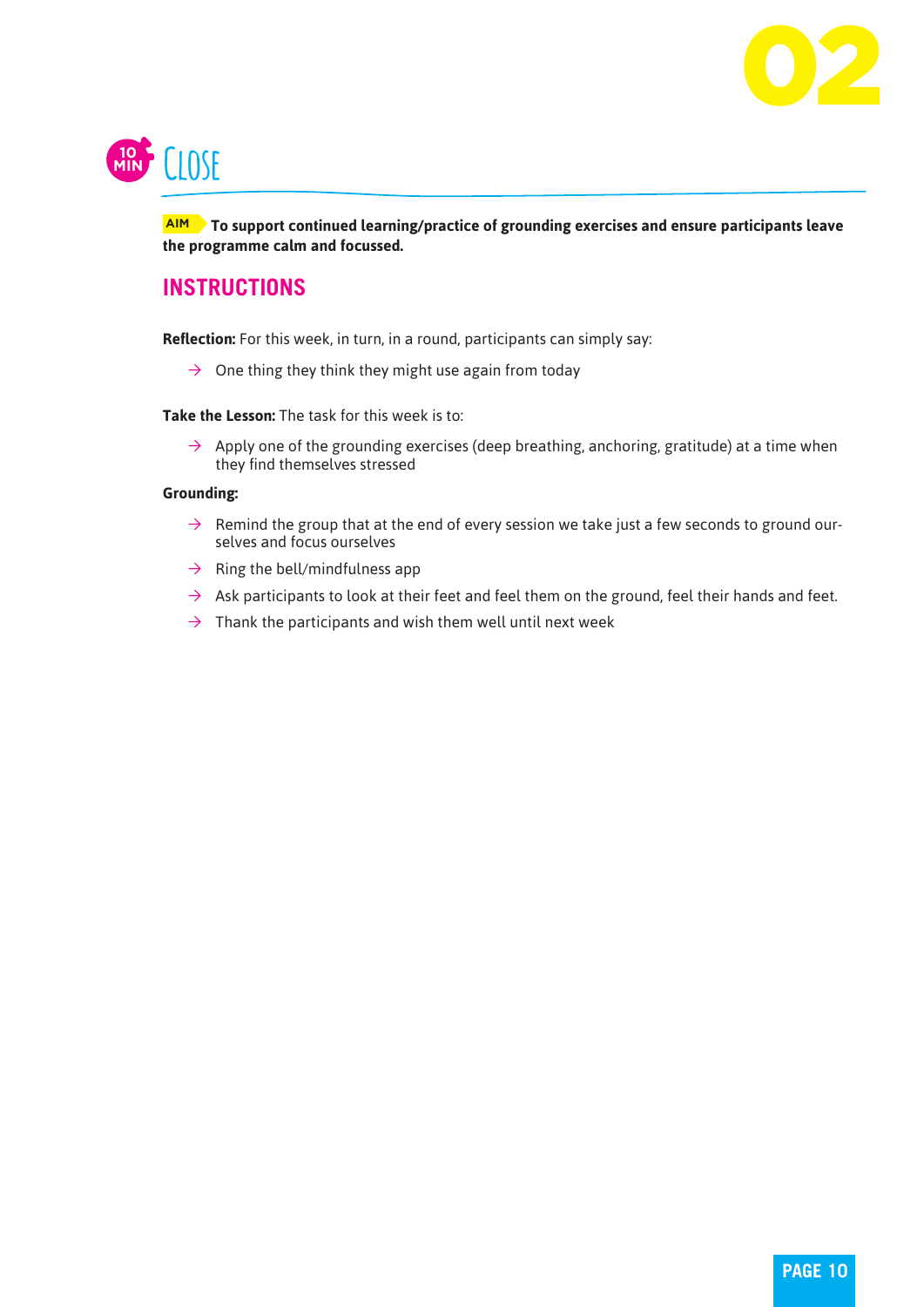![](_page_11_Picture_0.jpeg)

### **HANDOUT 1: TRIGGERS**

| Are any of these triggers for you?<br>Write yes if they are, and no if they are not<br>Put in any other triggers in the empty spaces below<br>Discuss one with a friend: what is it and why? | $\mathbf{z}$ |
|----------------------------------------------------------------------------------------------------------------------------------------------------------------------------------------------|--------------|
| Someone tells you that you did something wrong                                                                                                                                               |              |
| Someone corrects you                                                                                                                                                                         |              |
| Someone says that something you did is bad                                                                                                                                                   |              |
| Your mates do something without inviting you                                                                                                                                                 |              |
| Someone says something you don't understand                                                                                                                                                  |              |
| You get given out to for something you didn't do                                                                                                                                             |              |
| Some gives you a job or school work to do that you don't<br>understand                                                                                                                       |              |
| Someone laughs and you don't know why                                                                                                                                                        |              |
| Someone threatens you                                                                                                                                                                        |              |
| You need to speak in front of class or in a group                                                                                                                                            |              |
| You hear that someone said something about you                                                                                                                                               |              |
| Your mate says you are a wuss for not doing something                                                                                                                                        |              |
| You get caught doing something you're not supposed to<br>be doing                                                                                                                            |              |
| You go to buy something but don't have enough money                                                                                                                                          |              |
| Your teacher/boss says you are late                                                                                                                                                          |              |
| Your mate cancels plans                                                                                                                                                                      |              |
|                                                                                                                                                                                              |              |
|                                                                                                                                                                                              |              |
|                                                                                                                                                                                              |              |
|                                                                                                                                                                                              |              |
|                                                                                                                                                                                              |              |
|                                                                                                                                                                                              |              |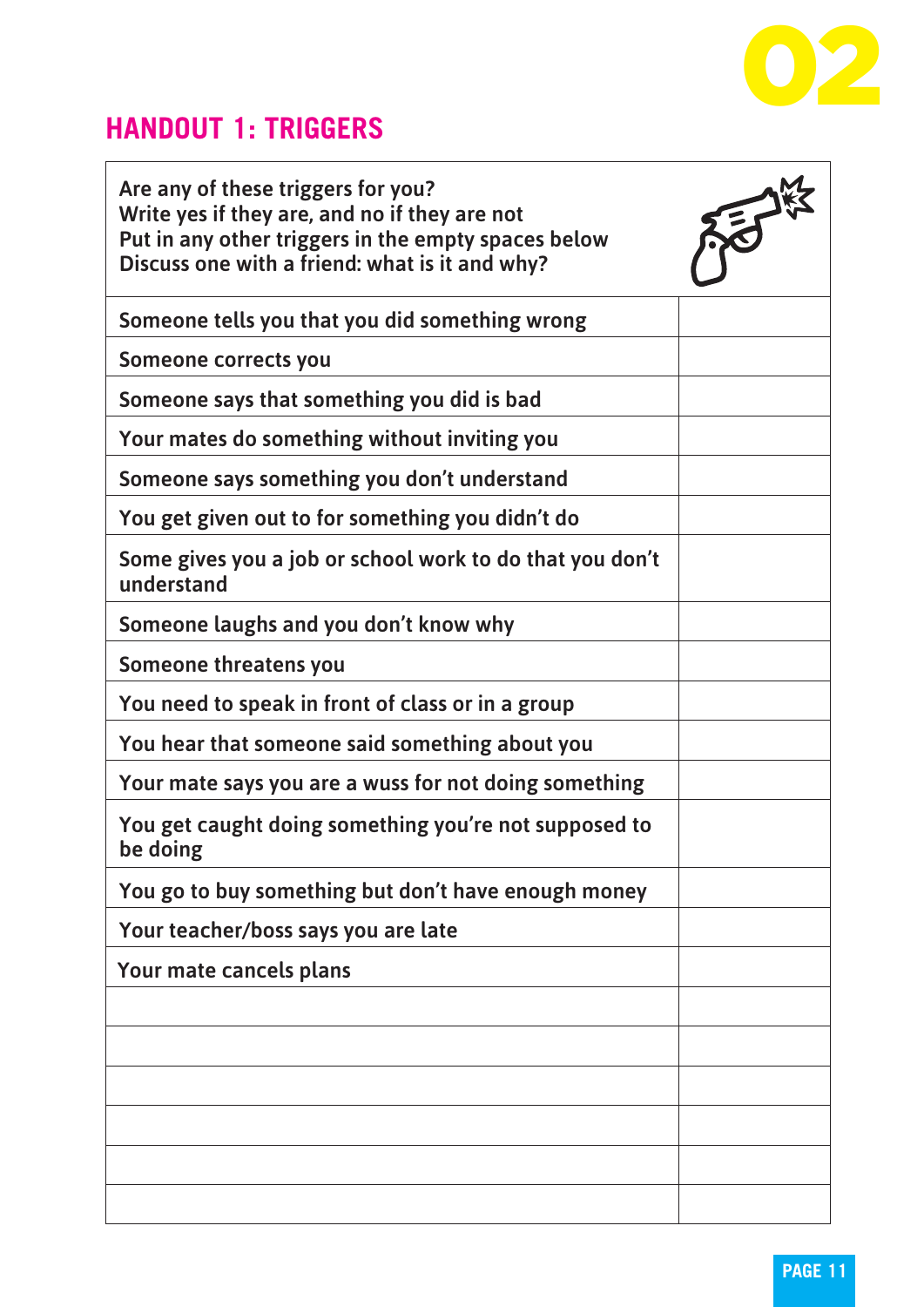![](_page_12_Picture_0.jpeg)

#### **APPENDIX 1: USING THE DRAGON RACING GAME**

#### **USE OF THE DRAGON RACING GAME AND THE PIP**

**What is a PIP?** The PIP is a small, handheld device that reads electronic signals from the skin of the finger and thumb. These electronic signals read how much you are in 'fight or flight' mode e.g. how stressed you are.

**Why do we need it?** The PIP is used in the programme to help young people learn about reading their levels of stress, or whether they are in fight or flight. They do this by playing a computer game which involves two young people competing against each other in a 'dragon race'. Young people will, throughout the programme, learn techniques to help them shift from their old brain (fight or flight) into their new brain (more relaxed, problem solving) and can use the Dragon Racing game to test their skills.

**When do we need it?** This first time the PIP is used is in **SESSION TWO** and is used again in a number of sessions throughout the programme.

**What is this for?** This guide is to help you prepare to ensure you have all of the information you need, including information on the right technology needed, so that you can set the game up to be played by the young people. Our aim is that by having this guide, you will be able to run the session involving this smoothly and without stress, allowing for time to have fun and learn.

#### **GETTING READY FOR THE GAME**

#### **EQUIPMENT**

In order to use the PIP and dragon racing game you need:

- **1)** Two PIPs
- **2)** A projector
- **3)** A smartphone or tablet with **Bluetooth** that is compatible with the PIP:
	- **a. Apple:** iPhone 4s, 5, 5s, 5c, 6 and up / iPad 3 and up (includes iPad mini)
	- **b. Android:** Smart devices running gingerbread (2.3) or higher.
- **4)** The Dragon-Racing App downloaded onto the device

#### **CONNECTING YOUR DEVICE TO A PROJECTOR**

There are two main types of projector used in Ireland, a HDMI projector and a VGA projector. The HDMI is a digital device while the older VGA is an analogue device. To connect your device to a projector you will need to:

- **1)** Identify which mobile device you have from the first column
- **2)** Identify which projector you have from the second two columns
- **3)** Acquire the corresponding adaptor to connect the projector to the mobile device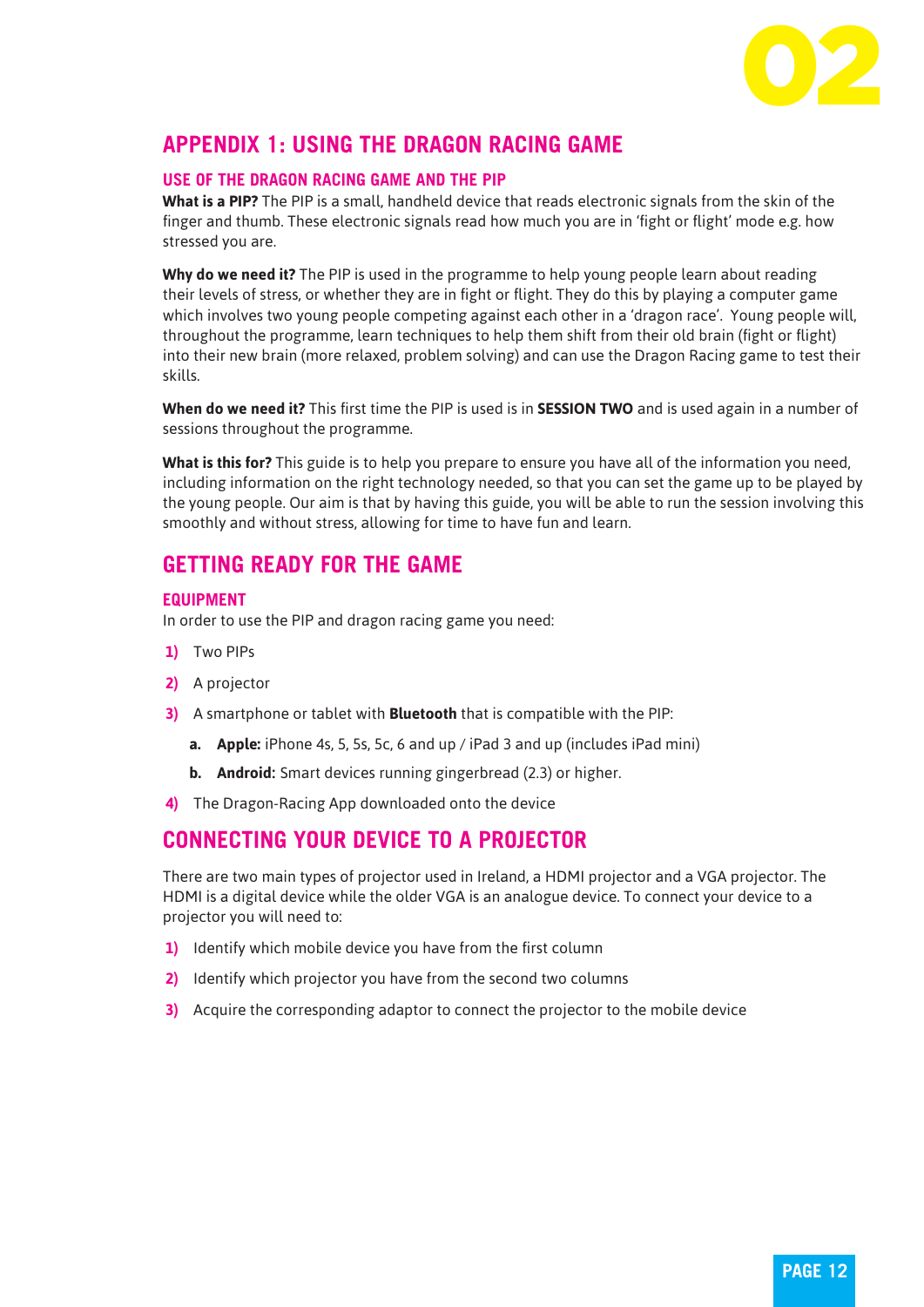![](_page_13_Picture_0.jpeg)

| <b>Device</b>                                   | <b>VGA</b>                                                                             | <b>HDMI</b>                          |
|-------------------------------------------------|----------------------------------------------------------------------------------------|--------------------------------------|
| Projector                                       | $\bullet \bullet \circ$<br>四<br><b>VGA PORT</b><br><b>InFocus</b><br>QLP<br>k connecto |                                      |
| iPhone 5, 5s,<br>5c, 6 and up                   | $\cdot \circledast \cdot -$                                                            |                                      |
|                                                 | VGA to iPhone adapter                                                                  | HDMI to iPhone adapter               |
| iPad 4 <sup>th</sup><br>generation<br>and later | [10000]<br>VGA to iPad adapter                                                         | HDMI to iPad adapter                 |
| iPhone 4s and<br>iPad 3                         | <b>WW</b><br>VGA to older iPhone and iPad adapter                                      | VGA to older iPhone and iPad adapter |
| Android<br>phone or<br>tablet                   |                                                                                        |                                      |
|                                                 | VGA to Android adapter                                                                 | <b>HDMI</b> to Android adapter       |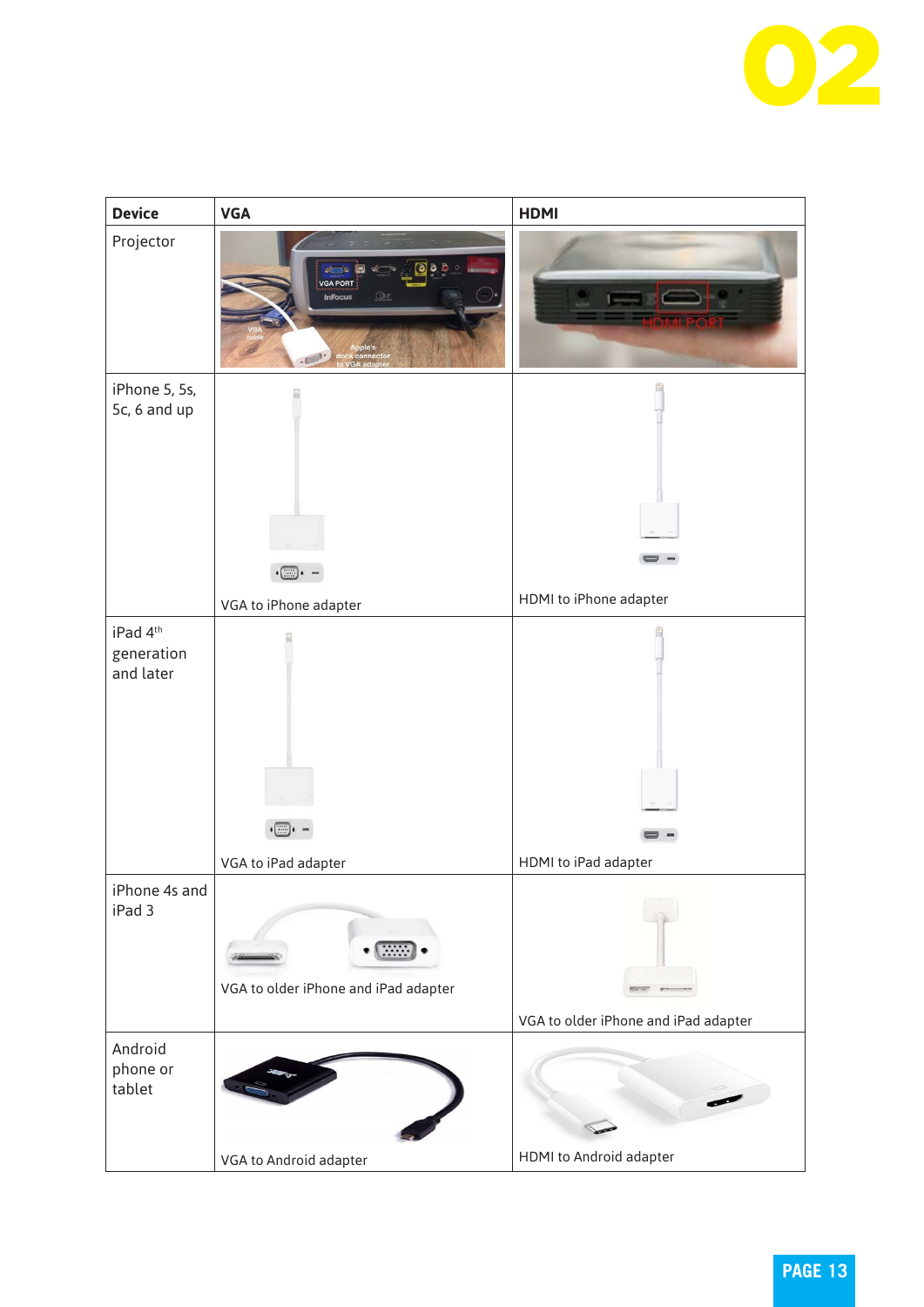![](_page_14_Picture_0.jpeg)

## **GETTING READY TO PLAY THE GAME**

#### **DOWNLOADING THE APP TO YOUR MOBILE DEVICE**

#### **Downloading the App for Android**

- **1)** Navigtate to the Google Play Store (play.google.com)
- **2)** Type 'PIP Relax and Race' in to the search bar
- **3)** Select 'PIP: Relax and Race' from the Apps menu

![](_page_14_Picture_7.jpeg)

**4)** Select Install to download the app onto your device (the game is free)

![](_page_14_Picture_9.jpeg)

**5)** The app will be installed on your device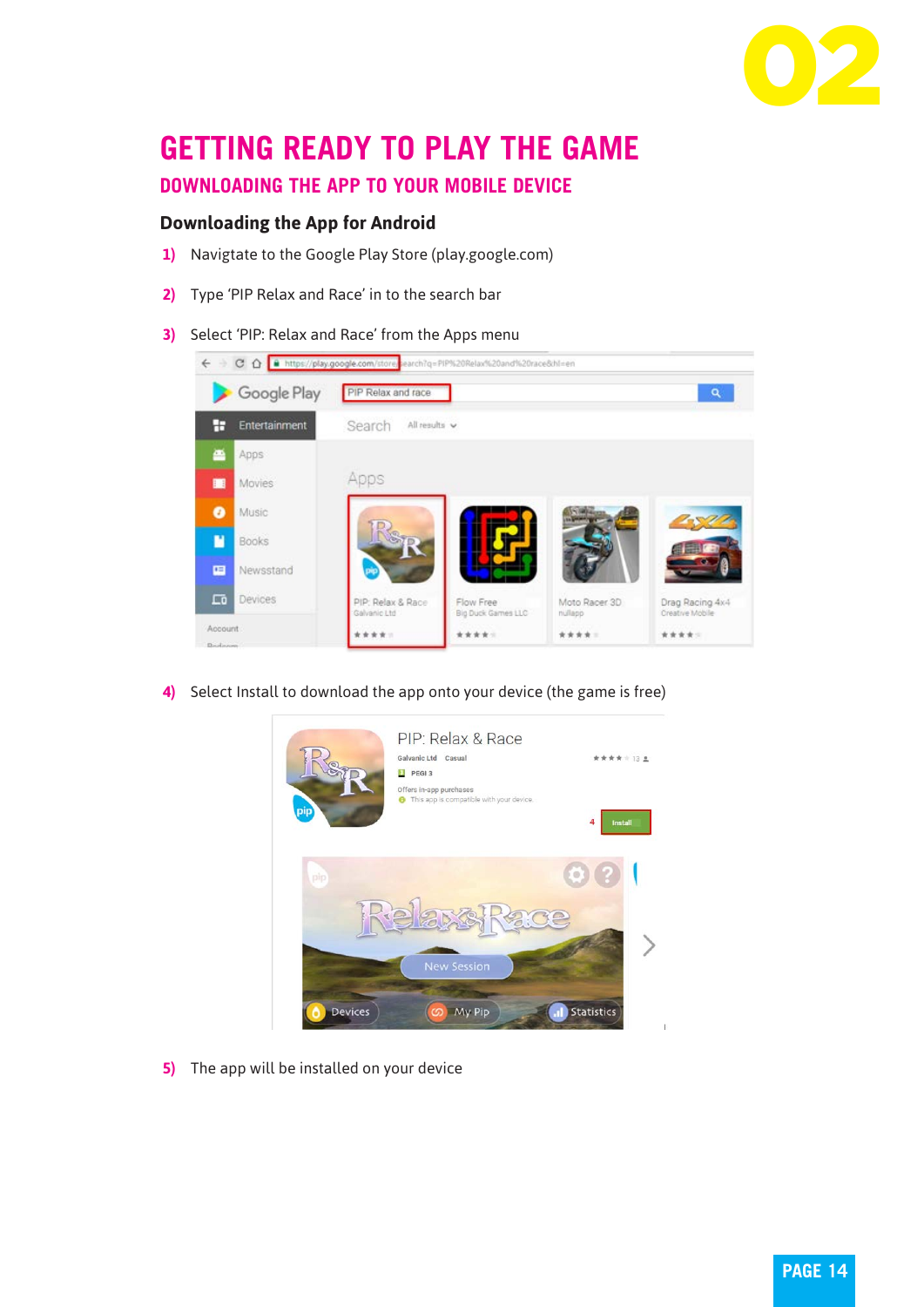![](_page_15_Picture_0.jpeg)

#### **Downloading the App for Apple Devices**

- **1)** Select the App Store icon on your Apple Device
- **2)** Type 'Relax and Race' in to the search bar
- **3)** Select 'PIP: Relax and Race' app
- **4)** Select 'Install' to download the app to your device (the game is free)

#### PIP: Relax & Race

**By Galvanic** 

View

![](_page_15_Picture_8.jpeg)

**5)** The app will be installed on your device

#### **CHARGE DEVICES AND TURN ON BLUE TOOTH**

- $\triangleright$  Before using the PIP for the first time, fully charge the battery, this takes approximately 4 hours.
- $\triangleright$  To use the PIP ensure that the Bluetooth feature on your device is switched on

#### **CONNECT THE MOBILE DEVICE TO THE PROJECTOR**

With the connector you identified in the previous section, connect your mobile device to the projector so that all of the young people can see what is happening, have fun, and learn from each other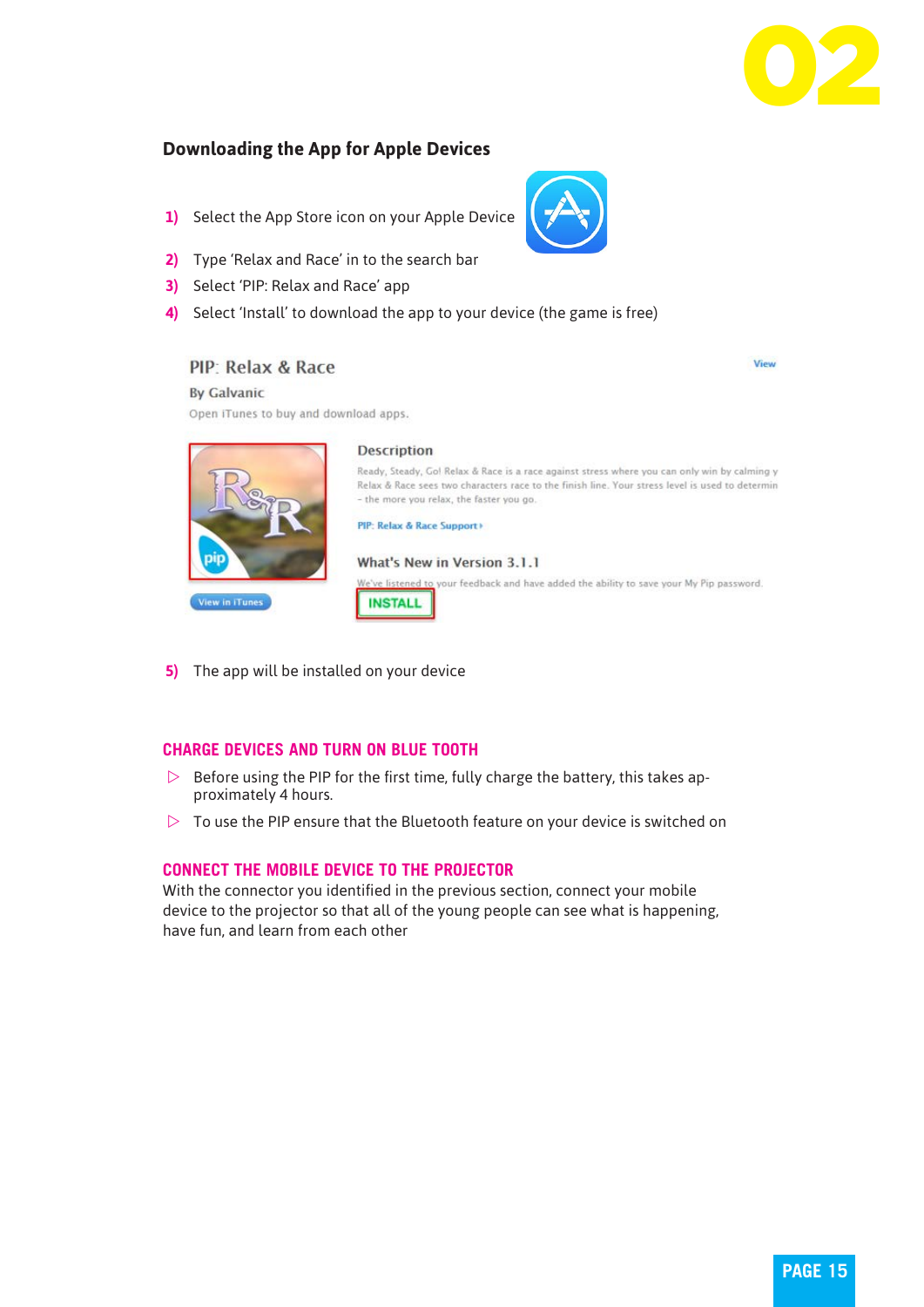![](_page_16_Picture_0.jpeg)

## **START USING THE GAME**

**1)** Navigate to the Relax & Race Icon on your device and select it to launch the app

![](_page_16_Picture_3.jpeg)

- **2)** The app will remind you that you need a PIP to use the app
- **3)** Select 'Continue' to go to the home screen
- **4)** Select 'Devices' to sync your PIP to your device using Bluetooth

![](_page_16_Picture_7.jpeg)

- **5)** Activate the **first PIP**. To activate the PIP simply hold it between the thumb and middle or index finger of one hand, ensuring the tip of each finger makes contact with the gold sensor disc. After 3-6 seconds, the green status light will illuminate to indicate that the PIP is turned on.
- **6)** The app will search for your Device through Bluetooth

![](_page_16_Picture_10.jpeg)

- **7)** Select your PIP to connect your PIP to the ap
- **8)** Navigate back to the Home screen and select the 'New Session' option

![](_page_16_Picture_13.jpeg)

**9) Activate the Second PIP:** On the 'Game Mode' screen, select 'Two Players' mode. If you select 'Two Players' you will be asked to connect a second PIP to your device. Repeat steps 5 – 8 to add a PIP when the app gives you the option. When the second PIP has been added click 'Next' to continue to the 'Select Level' screen.

![](_page_16_Picture_15.jpeg)

**10)** On the 'Select Level' screen, select the level you want by placing the desired level in the centre of the screen and clicking on 'Next'

![](_page_16_Picture_17.jpeg)

**11)** Choose which colour dragon you wish to be and click 'Next'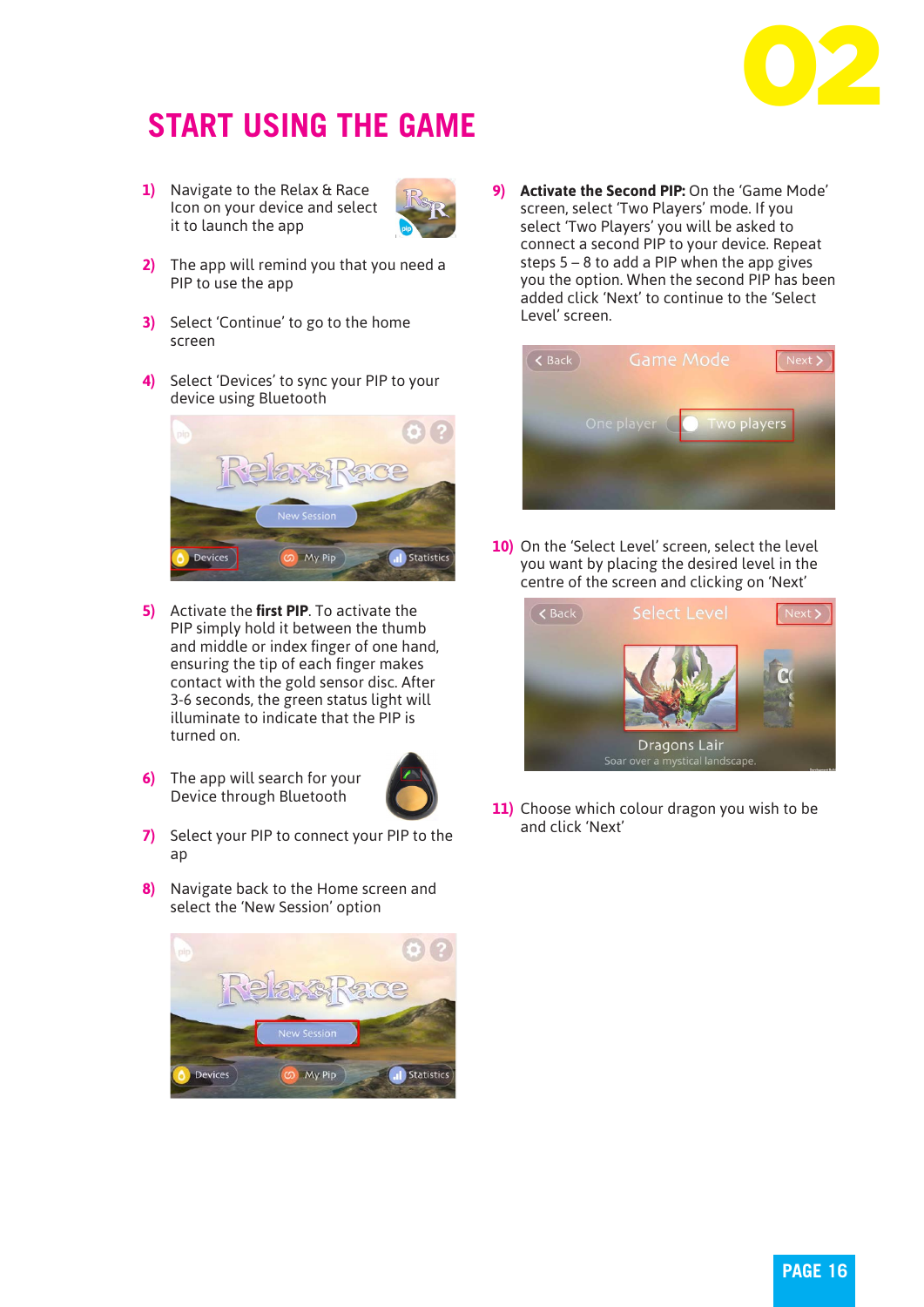![](_page_17_Picture_0.jpeg)

#### **PLAY THE GAME**

- **1)** You will now start to race. The more relaxed that you are the faster that your dragon will fly
- **2)** Information taken from your race will be recorded by the app and fed back to you when the race is finished
- **3)** This information on events, times and scores can be accessed from the 'Statistics' option on the Home page, a further breakdown of your sessions can be found in the 'My Pip' option on the Homepage

![](_page_17_Picture_5.jpeg)

#### **SETTINGS IN 1 PLAYER MODE**

If the game is being used in one player mode it is advised to put the CPU dragon setting to the average of the group, so that it is not a particularly high score/speed that players are racing against, but the average of the group

**1)** In 1 Player mode select the level you wish to play and clicked 'Next'

![](_page_17_Picture_9.jpeg)

**2)** On the 'Assign Players' screen choose the 'Average Time' setting in the bottom right hand corner to set the CPU player to the average time of sessions within the account

![](_page_17_Picture_11.jpeg)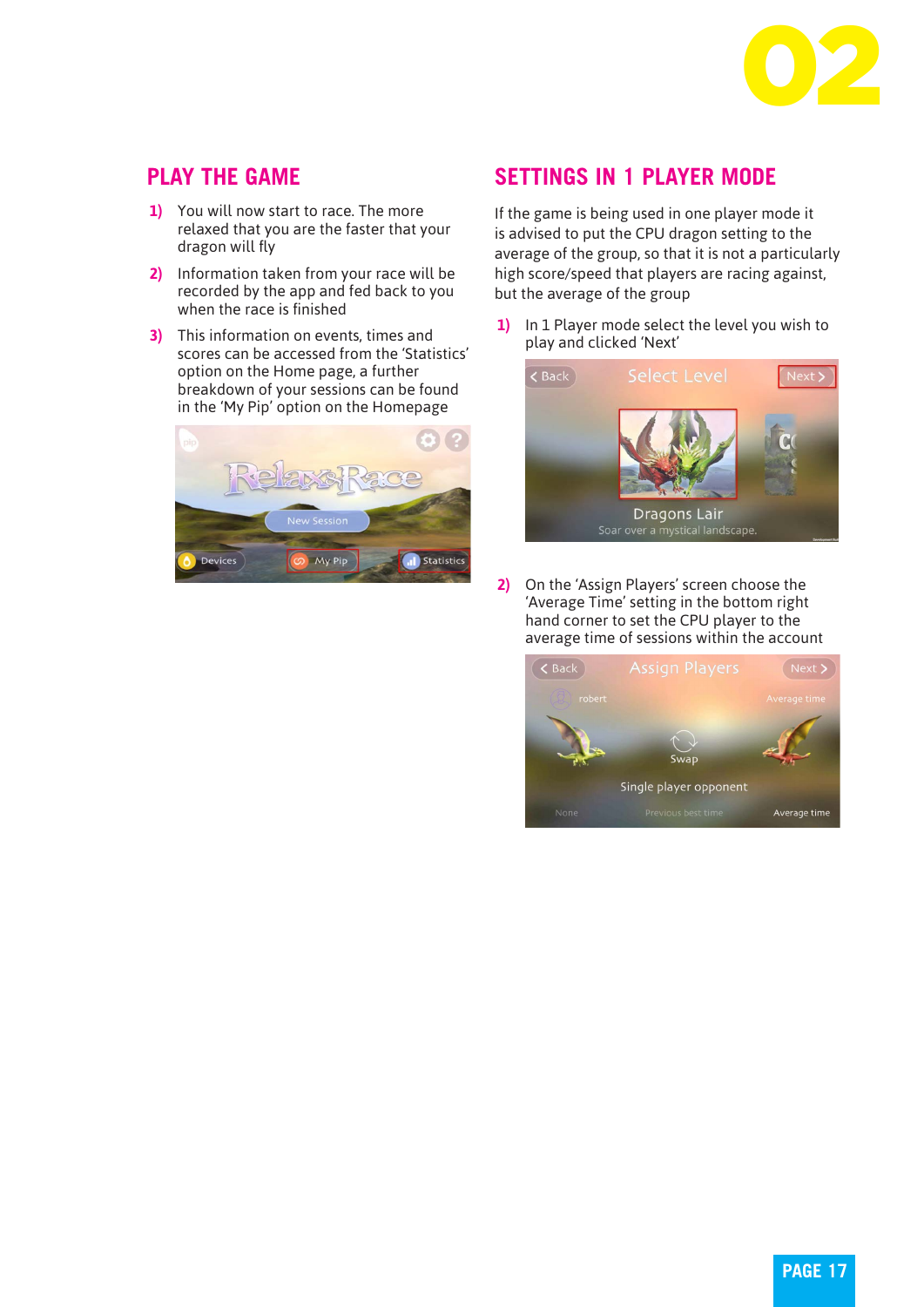![](_page_18_Picture_0.jpeg)

#### **IMPORTANT NOTES:**

#### **KEEPING SCORE: GETTING BETTER AT THE GAME**

Throughout the programme, young people will practice techniques and tips to help them improve their ability to race their dragon and shift from Old Brain to New Brain.

The tutor will remind the young people about the techniques that they have learned during the course and keep their best scores each week on a scorecard, which can be found in the appendix. The scorecard will track the young people's progress over the programme that the game is available for them to play so they will in effect be racing against their future selves.

#### **THE IMPORTANCE OF BEING STRENGTHS BASED/SOLUTION FOCUSED - DISCUSSION POINTS**

Higher scores or a reduction of red scores is a desirable outcome for participants. However, the goal is to stay steady, in a constant state of calm, therefore a score that remains consistently in the orange illustrates the most calm and relaxed state that a participant can be.

To remain solution focused the tutor should ask what were participants thinking about (if they got a low score or feedback with many red events). The tutor can then discuss with the young person about the next game they will play, what can they do in a positive way to improve, framing red scores are a big learning opportunity. For example:

- $\triangleright$  What is going on inside the young person that may have influenced a higher number of red scores (e.g. how were you feeling? was your heart beating more? were your shoulders tense?)
- $\triangleright$  What is going on in the young person's environment that may have influenced a higher number of red scores (e.g. was there noise in the room? were your classmates trying to distract you?)
- $\triangleright$  What has the young person learned during the course that can help them to reduce their stress levels while playing the game